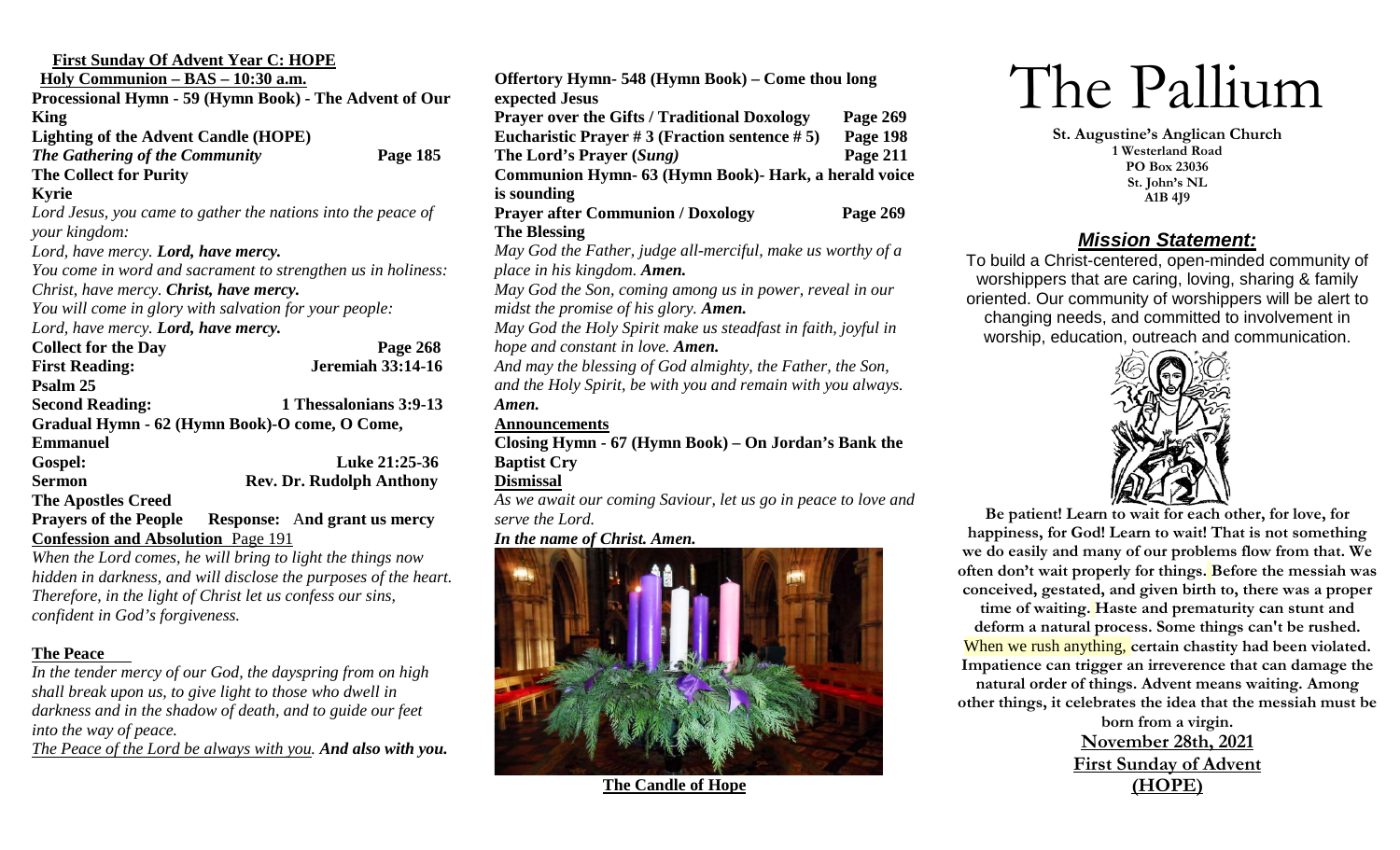#### **How to reach us:**

| Fr. Rudolph Anthony (Rector) franthony.staug.nl@gmail.com                | 749-5811 |  |  |
|--------------------------------------------------------------------------|----------|--|--|
| Dora Organ (People's Warden) dorao2015@gmail.com                         | 368-7307 |  |  |
| Shirley Wells (Priest's Warden) shirley2020@hotmail.com                  | 237-5518 |  |  |
| Katie Haws (Altar Guild Pres.)                                           | 754-1316 |  |  |
| Gail Dick (Treasurer) treasurer.staug.nl@gmail.com                       |          |  |  |
| 576-7634                                                                 |          |  |  |
| Peter Stevenson (MSC Pres.) peter.stevenson@nf.sympatico.ca              | 753-8579 |  |  |
| Albert Pelley (CO of the CLB) apelley1@nf.sympatico.ca 745-7752          |          |  |  |
| ACW: Karen Mitchell (Pres) karenfmitchell1@gmail.com                     | 687-9843 |  |  |
| www.office.staug.nl@gmail.com www.facebook.com/StAugustinesNL            |          |  |  |
| Twitter: @StAugustinesNL                                                 |          |  |  |
| Vestry Members: Dora Organ (22), Shirley Wells (22), Barbara Ralph (22), |          |  |  |
| Kevin Kane (24), Peter Stevenson (23), Gail Dick (24), Rosemary Parsons  |          |  |  |
| (23), Rose Reid (22), Gwen Kerri (23)                                    |          |  |  |
|                                                                          |          |  |  |

#### **The Church This Week**

|  | Mon. November 29th  |                                                   |  |
|--|---------------------|---------------------------------------------------|--|
|  | Tues. November 30th |                                                   |  |
|  | Wed. December 1st   |                                                   |  |
|  |                     | Thurs. December 2nd MUN Chaplaincy 10:00am-2:00pm |  |
|  | Fri. December 3rd   |                                                   |  |
|  | Sat December 4th    |                                                   |  |
|  |                     | Sun. December 5th Holy Eucharist - BAS10:30 am    |  |
|  |                     |                                                   |  |

If you would like to **dedicate a Pallium** in Memory of a Loved One or in Celebration or Thanksgiving of a certain event, please sign the dedication list at the back of the Church or call the Church Office. The cost is \$40.00.

We are inviting anyone who is interested in applying for the post of Organist/Choir Director for our church. Your main duties will be to direct the choir members in practicing on Wednesday nights from 6:30-7:30pm and to play the Organ/keyboard on Sundays at 10:30am. If you have an interest, please call 709-753-1931 or 709-749-5811. Or you can email us at **[franthony.staug.nl@gmail.com](mailto:franthony.staug.nl@gmail.com) or office.staug.nl@gmail.com**

#### **++++++++++++++++++++++++++++++++**

**Recycling for the CLB** could be dropped off at the Ever-Green Depot using the account # **7531931** (the church office phone number). Do not drop off anything at the O'Leary Avenue location.

**Parishioners** who want the convenience of giving automatically, could do so by contacting Gail Dick, our Treasurer, or the office.

#### **Please remember our own St. Augustine's food bank when you buy your groceries. Thanks!**

**Our Task Force Committee Members are: Facilitators: Dora Organ & Gail Dick Registrars: Peter Stevenson & Kevin Kane Greeters: Katie Haws, Joyce Barter, Ella Bailey, Loraine Neil, Joan Dove, Rose Reid & Rosemary Parsons Rector: Fr. Rudolph Anthony+**

|                     | Greeters                               |  |
|---------------------|----------------------------------------|--|
|                     | <b>Katie Haws</b>                      |  |
| <b>Loraine Neil</b> | <b>Joyce Barter</b> Joan Dove          |  |
|                     | Ella Bailey Rosemary Parsons Rose Reid |  |

#### **Sides People this week: Harold Squires Neville Legge**

**Effective October 22, 2021, the Government of N & L has mandated that you must be fully vaccinated or have an approved medical exemption in order to attend a faithbased gathering. All individuals over the age of 12 must present official proof of vaccination and identification before being permitted entrance into this building.**

#### **Church Attendance Rules**

Vulnerable persons (over the age of 60, or at risk due to an underlying medical condition), are at a greater risk to their health and life if they contract COVID 19. If you are a vulnerable person, carefully consider if you should attend an in-person worship service.

You do not need to pre- register anymore at this time. However, you must accept and agree to abide by the walk-in rules and other directions given to you by parish authorities. Attendance is at your own risk.

Physical distancing of 6 feet is not required anymore. Use hand sanitizers provided before taking your seat. You can now sit wherever you want to sit and with whomever

you want to sit with.

Masks are mandatory for the duration of the service, including singing with the mask. A reader, soloist, or speaker can take off their mask just for that purpose and then put it back on when finished. The Priest can do the sermon without the mask. No physical touching with other attendees other than those in your bubble. When entering the Church, your Mask should be on. When leaving the Church, your mask should be on. Vaccine Passports are also mandatory for every week.

St. Augustine's will be giving out **Christmas Hampers** as our usual outreach permits us to do this Christmas. We are asking Parishioners to assist us with this by giving **cash donations** for such a worthy cause. You can mark your envelopes, **"Hamper donation"** and our Leader, **Peter Stevenson** will gladly receive it. We thank you in advance.

**We're having a Christmas Market!!** at St. Thomas' Church on Saturday, December 11 from 9 a.m. to 2 p.m. There will be a great selection of Christmas baking and treats - cookies, cakes, bread and preserves! Also, handmade children's clothing and toys, aprons, quilts, Christmas runners and decorations. Come, shop and enjoy a beverage and Christmas treat in our beautiful church. The market will be held in the Church building.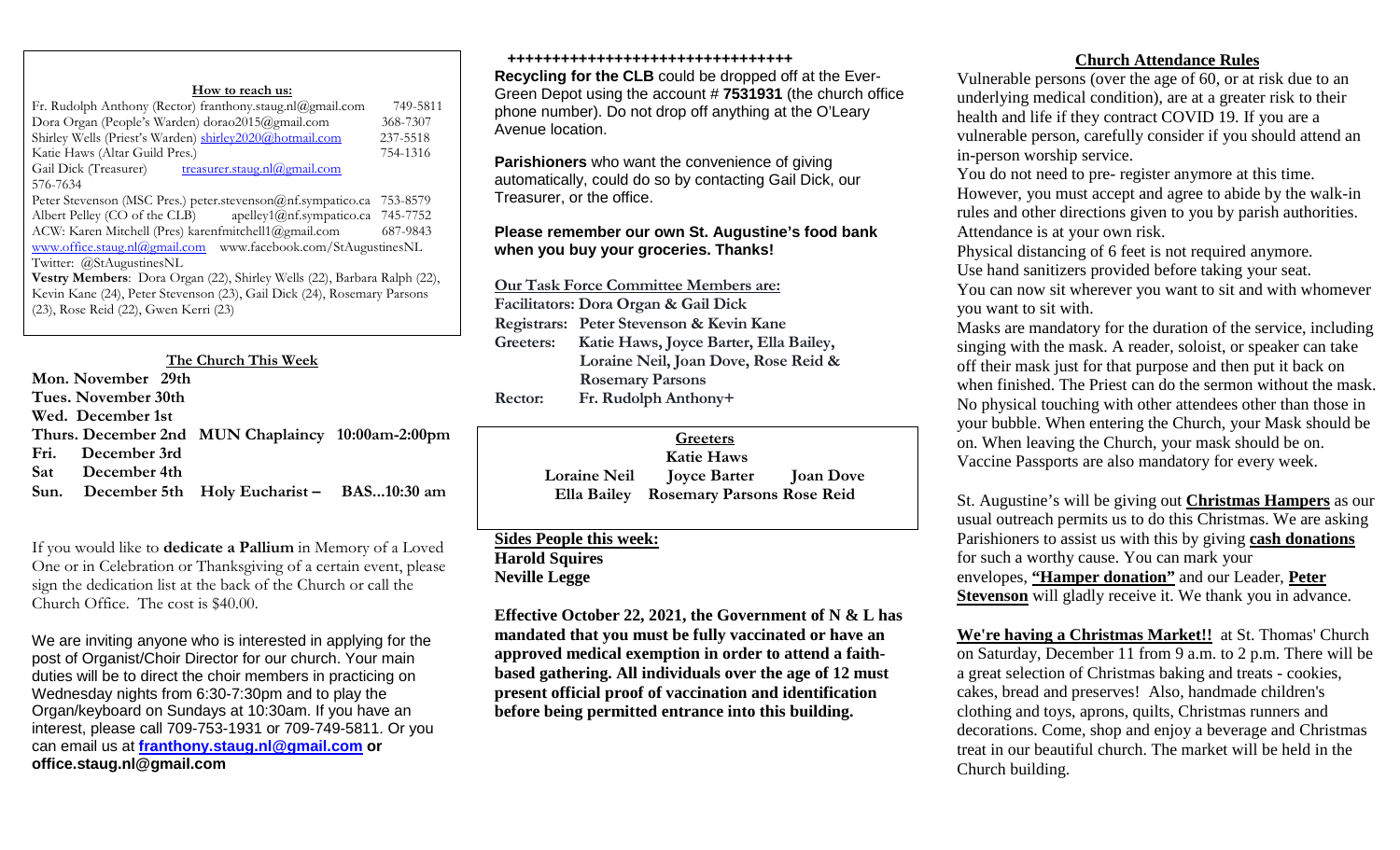

*November 28th – December 19th, 2021.* 

*Advent, that beautiful season of the Church when Christians wait expectantly and make preparation for the celebration of the coming of Christ into the world. Advent comes at a time of the year when our lives speed up with the rush for Christmas preparation, which gives us all the more reason to slowdown, take time to pray and be with the Spirit of him who invites us to listen carefully to the One who speaks of Hope, Peace, Joy and Love. Advent is the beginning of the church's year; it is a time of new beginnings. This Advent AFP encourages you to listen to the Gospel, and to pray with others.* 

#### *Advent Prayers*

*Loving God, prepare our hearts not only for the celebration to come, but also for sharing that Good News with friends, family and work colleagues should opportunity arise. Grant us courage and a real willingness to talk about the love that came down to earth and walked among us.* Amen

*In this Advent of expectation draw us together in unity, that our praise and worship might echo in these walls and also through our lives. In this Advent of expectation draw us together in mission, that the hope within might be the song we sing, and the melody of our lives. In this Advent of expectation draw us together in service, that the path we follow might lead us from a stable to a glimpse of eternity.* Amen

# Anglican **Fellowship of Prayer (Canada)**

#### *Our Mission*

We seek to increase and strengthen the companionship of prayer throughout the world. We believe that the essence of the life of the Church is the relationship between Jesus Christ and its members. That relationship is, first of all, a prayer relationship. Prayer is the hub of the wheel that moves the Church in its worship and its work. Since prayer is essential to the vitality and the ongoing life of the Church, the Anglican Fellowship of Prayer seeks to share with all Christians the spiritual empowerment of the churches by: teaching people how to pray; developing effective prayer groups; calling the Church always to give prayer its rightful priority; and much more.

\*\*\*\*\*\*\*\*\*\*\*\*

**Christmas Flowers:** Donations for Christmas Flowers in memory of Loved- ones will be taken until **Tuesday Dec. 21st**. Please contact Shirley Wells at 709-237-5518 or Katie Haws at 709-754-1316.

**Attention Parishioners.** This is to remind you of the importance of Planned Giving. Please call your attorney and make a **Will** and or **Bequest** so that you can live a calmer & more comfortable life here on Earth. Thank you!

Recycling for the CLB could be dropped off at the Ever-Green Depot using the account # 7531931. Not at the O'Leary Avenue Station.